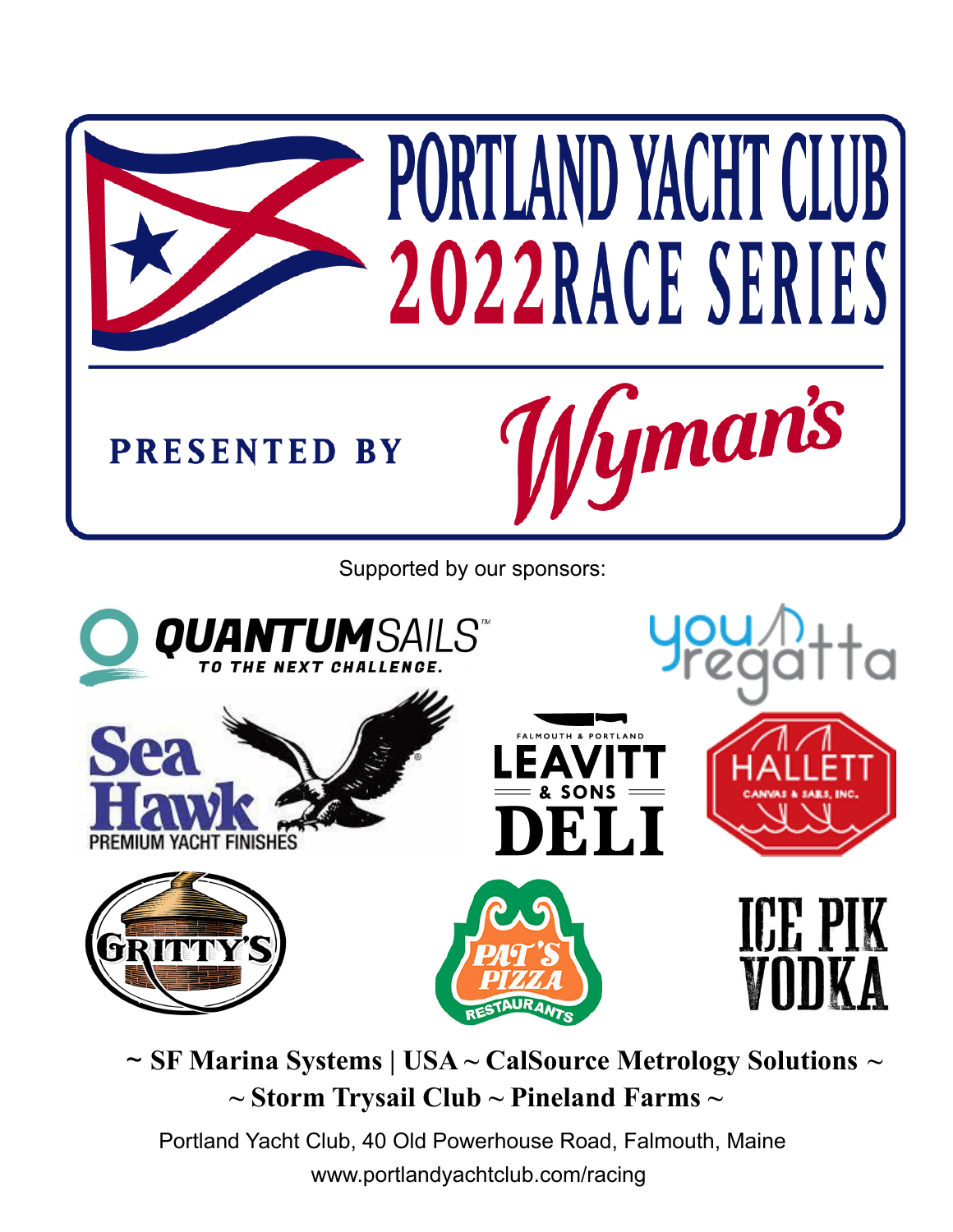# **2022 SEASON NOTICE OF RACE (NoR)**

**The following NOR applies to the PYC Thursday Night Series, Pilot Regatta, The Schooner Trophy, Casco Bay Fiasco and Fall Series.**

# **1. RULES**

- 1.1. The regatta will be governed by the rules as defined in The Racing Rules of Sailing.
- 1.2. PYC will be continuously updating its list of guidelines for operation of the clubhouse and waterfront corresponding to COVID-19 recommendations provided by the State of Maine. Sailors are advised to refer to these guidelines available on the PYC website to remain current on these policies.

# **2. SAILING INSTRUCTIONS**

2.1. The sailing instructions will be available approximately one week before each event on Regattaman.

# **3. COMMUNICATION**

- 3.1. The online official notice board is located at the event page on www.regattaman.com
- 3.2. All boats shall carry a VHF radio capable of communicating on channels 9, 16, 68, 69, 70, 71, and 72.
- 3.3. On the water, the race committee may make courtesy broadcasts to competitors on VHF radio. The channel will be stated in the SIs.
- 3.4. From the first warning signal until the end of the last race of the day, except in an emergency, a boat shall not make voice or data transmissions and shall not receive voice or data communication that is not available to all boats.

# **4. ELIGIBILITY AND ENTRY**

- 4.1. The regatta is open to all boats with a PHRF rating. (This does not apply to racing dinghies.)
	- 4.1.1. Boats that register 5 or more of the same type at least one week before the event may have a one-design fleet.
	- 4.1.2. For the Pilot Regatta, Lasers that register 10 or more boats at least one week before the event may have their own fleet.
- 4.2. Boats competing in the GMORA Series must have a current, valid PHRF-NE rating certificate which may be obtained by joining the Gulf of Maine Ocean Racing Association at gmora.org or their local PHRF-NE Fleet. One design fleets are exempt from providing ratings.
- 4.3. A copy of the boat's rating certificate must accompany the entry for each event.
- 4.4. Eligible boats may enter by completing registration together with the required fees online at www.Regattaman.com before **0800 the day before the event**.
- 4.5. Late entries may be accepted at the discretion of the RC Event Chair.

Portland Yacht Club, 40 Old Powerhouse Road, Falmouth, Maine [www.portlandyachtclub.com](http://www.portlandyachtclub.com)/racing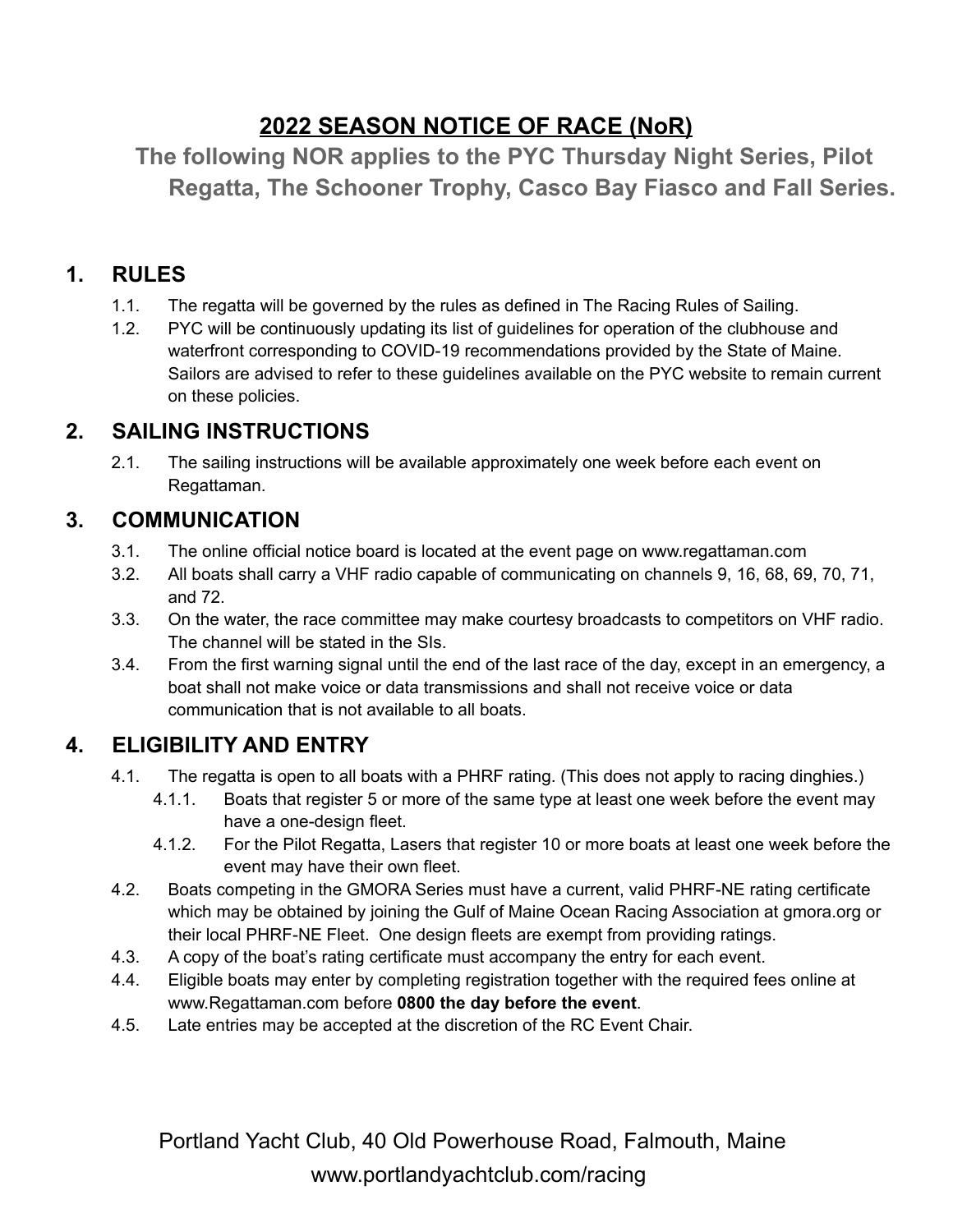# **5. FEES**

5.1. Entry fees are listed for each event on Regattaman.

#### **6. SCHEDULE**

- 6.1. Detail schedules are listed for each event on Regattaman.
	- 6.1.1.

| Event                        | Fleets expected                           | Date                    | First Gun Time     |
|------------------------------|-------------------------------------------|-------------------------|--------------------|
| <b>Thursday Night Series</b> | Racing & Cruising                         | 5/19/22 to<br>9/30/22   | 1800 (Sept - 1730) |
| Pilot Regatta                | Racing, Cruising, One<br>Designs & Lasers | 6/18/22                 | 1300               |
| The Schooner Trophy          | <b>Cruising only</b>                      | 7/2/22                  | 1300               |
| The Casco Bay Fiasco         | Racing & Cruising                         | 7/16/22                 | 1200               |
| The Lightship Race           | Racing & Cruising                         | 9/17/22                 | 1000               |
| The Fall Series              | Racing & Cruising                         | 9/24, 10/1<br>& 10/8/22 | 1300               |

6.2. There may be multiple races each day of each event at the Race Committee's discretion.

#### **7. VENUE**

- 7.1. Most races take place in the vicinity of Clapboard Island. The Casco Bay Fiasco and Lightship Race take place in southern Casco Bay. Specific races may range farther afield and that information will be on Regattaman.
- 7.2. The race area can be seen on NOAA chart 13290.

#### **8. THE COURSES**

- 8.1. The courses for PHRF boats will use government and drop marks as described on the 2020 CYC-PYC Mark List available on the PYC Website.
- 8.2. The courses for One Designs may also include drop mark windward-leeward courses to be described in the sailing instructions.
- 8.3. The courses for Dinghies will use drop marks. Courses will be distributed at the rigging and launching area.
- 8.4. The Thursday Night Series will include a list of preset courses available for the RC to choose from. These will be available on Regattaman and the PYC website and may be available at the PYC dockhouse.

#### **9. PENALTY SYSTEM**

- 9.1. The Scoring Penalty, RRS 44.3, will not apply.
- 9.2. RRS 44.1, the One and Two-Turn Penalty will be in effect and is encouraged.

Portland Yacht Club, 40 Old Powerhouse Road, Falmouth, Maine

[www.portlandyachtclub.com](http://www.portlandyachtclub.com)/racing